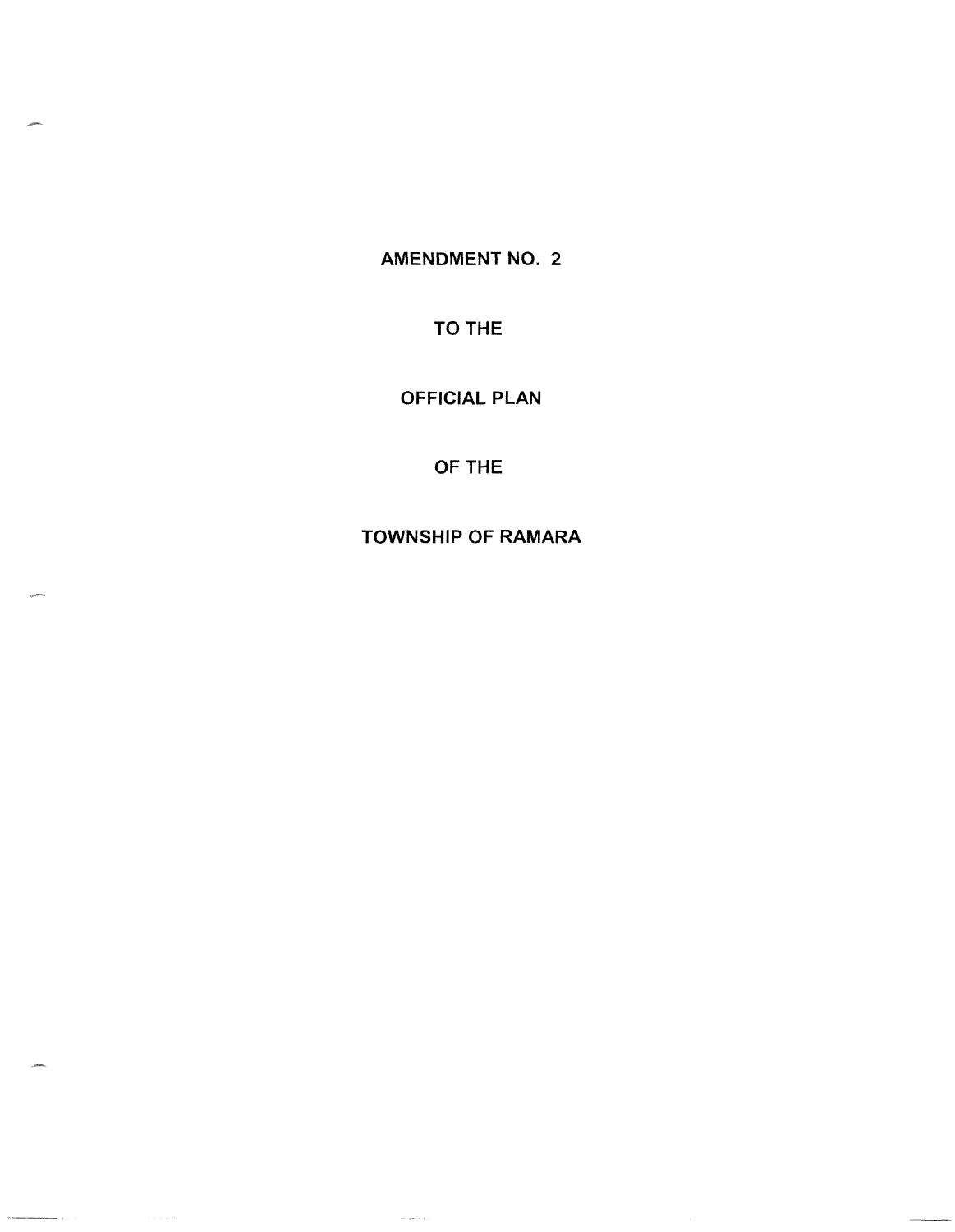## **THE CORPORATION OF THE TOWNSHIP OF RAMARA**

#### **BY-LAW NUMBER 2003.72**

#### **A BY -LAW TO ADOPT AMENDMENT NO. 2**

#### **TO THE OFFICIAL PLAN OF THE TOWNSHIP OF RAMARA.**

**WHEREAS** The Planning Act, R.S.O. 1990, as amended, Chapter P. 13, Section **17** (22), provides for adoption an amendment to an official plan;

**AND WHEREAS** in accordance with Section 17(15) and Regulation 198/96, a Public Meeting was held with respect to Amendment No.2;

**NOW THEREFORE,** the Council of The Corporation of the Township of Ramara in accordance with the provisions of section 17(22) of The Planning Act, enacts as follows:

- 1. **THAT** Amendment No.2 to the Official Plan of the Township of Ramara, constituting the attached text and Schedule 'A', is hereby adopted.
- 2. **THAT** the Clerk is authorized to forward Amendment No.2 to the County of Simcoe as required by Section 17(31) and to provide such notice as required by section 17 (23) of the Planning Act.
- 3. **THAT** this By-law shall come into force on the day of passing thereof and this amendment comes into effect as an official plan when approved in accordance with Section 17 of the Planning Act.

**BY-LAW READ A FIRST, SECOND AND THIRD TIME AND PASSED THIS** 8TH **DAY OF SEPTEMBER, 2003.** 

Daniel J. McMillan - Deputy Mayor

Richard P. Bates, BAS, CET - Clerk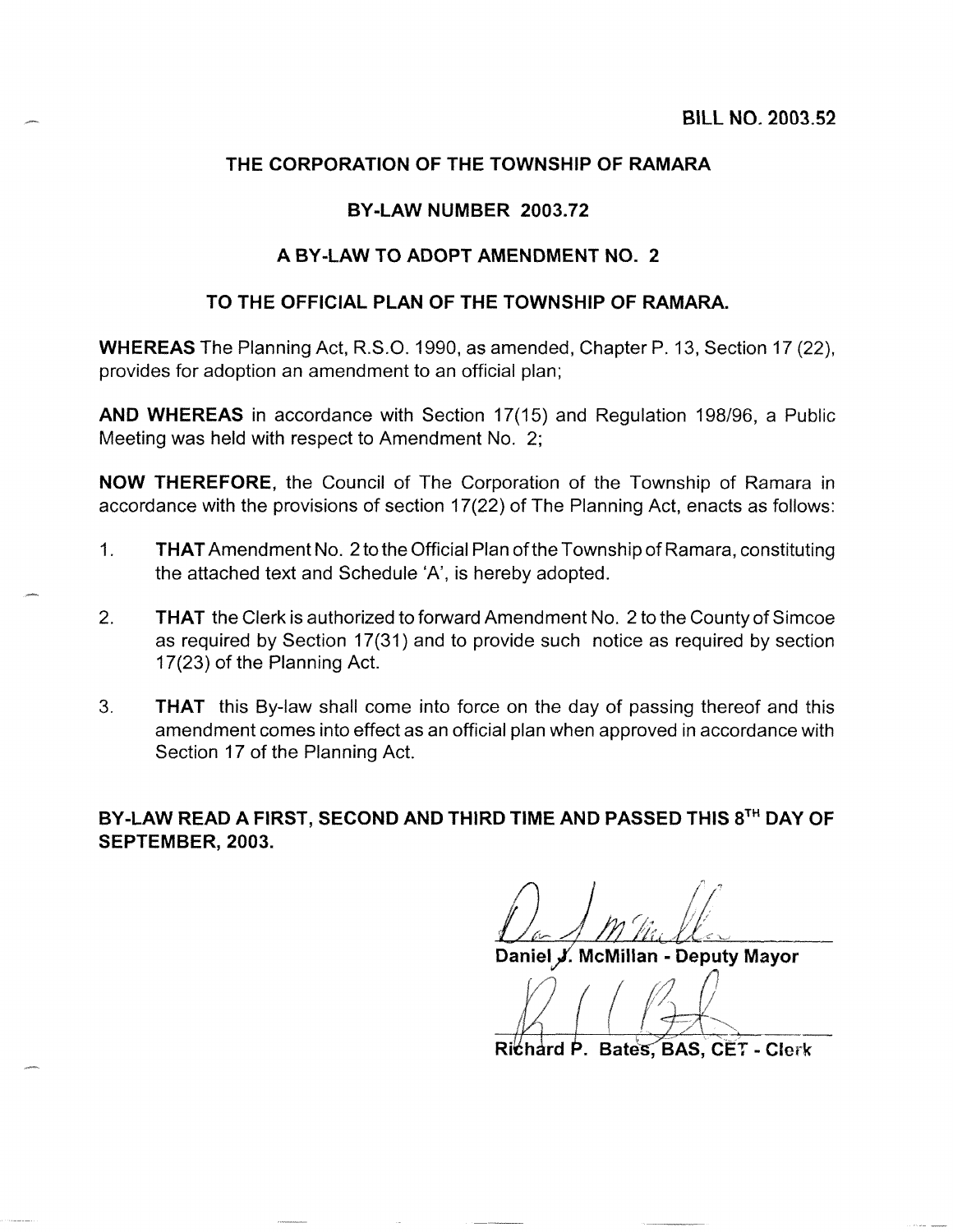# **AMENDMENT NO. 2 TO THE OFFICIAL PLAN OF THE TOWNSHIP OF RAMARA**

## **PART A - THE PREAMBLE**

### **1. Purpose of the Amendment**

The purpose of Official Plan Amendment No.2 is to change the land use designation shown on Schedule 'A' attached from "Rural" to "Mineral Aggregate Extraction" to permit the development of a Class B, Category 8 Quarry with a 20,000 tonne extraction limit annually.

### **2. Location**

This amendment is specific to lands located in Part of Lot 1, Concession 0 in the Township of Ramara (former Township of Rama), with an area of approximately 14.43 hectares (35.64 acres). The subject land is located east of County Road 169 on the north west side of Ramara Concession Road D-E, as shown on Schedule "A" to the Official Plan.

#### **3. Basis**

The Official Plan of the Township of Ramara currently designates the subject land "Rural". The owner of the subject property is proposing to develop a quarry on the south east half of the subject land. The proposed use is not permitted in the "Rural" designation. The remainder of the lands will stay in the "Rural" designation.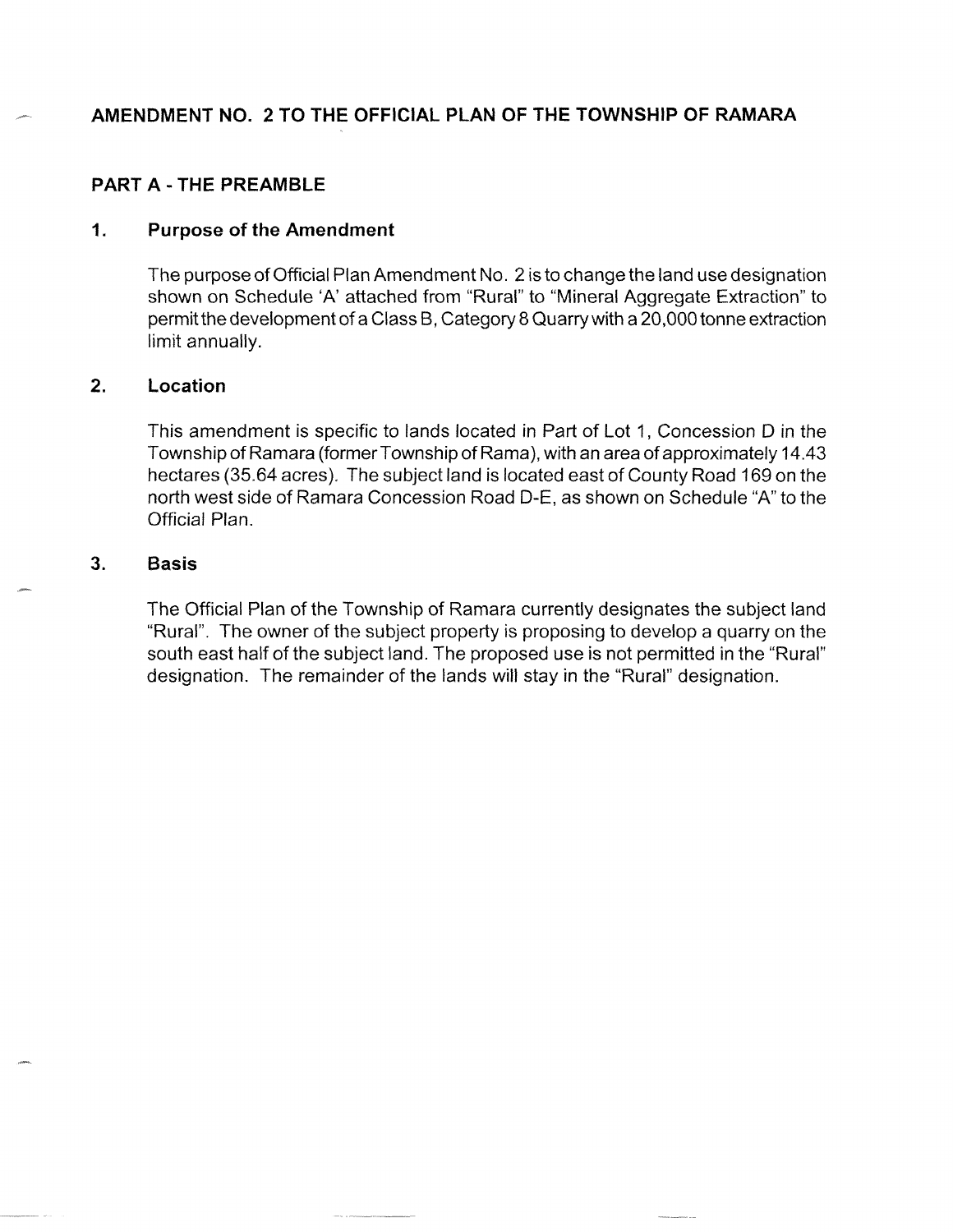# **PART B - THE AMENDMENT**

All of the Amendment entitled PART B - THE AMENDMENT consisting of the attached text and schedules constitutes Amendment No. 2 to the Official Plan of the Township of Ramara.

- 1. Schedule 'A' entitled "Land Use Plan" of the Official Plan of the Township of Ramara is hereby amended by redesignating certain lands located in Part of Lot 1 , Concession 0, in the Township of Ramara (the former Township of Rama) from "Rural" to "Mineral Aggregate Extraction Area" as shown on Schedule "A" attached hereto.
- 2. This amendment indicates the location of a future land use and shall come into force and effect when the Ministry of Natural Resources has issued a licence fora Class B, Category 8 Quarry under the Aggregate Resources Act for this property.
- 3. The implementing Zoning By-law Amendment for this subject property shall include a Holding symbol. Council shall remove the holding symbol from the zoning by-law amendment when the quarry licence has been issued by the Ministry of Natural Resources.

Amendment No. 2 shall be implemented by means of a Zoning By-law passed pursuant to the provisions of Section 34 of The Planning Act.

The provisions of the Official Plan of the Township of Ramara, as amended from time to time, shall apply in regard to the interpretation of this amendment.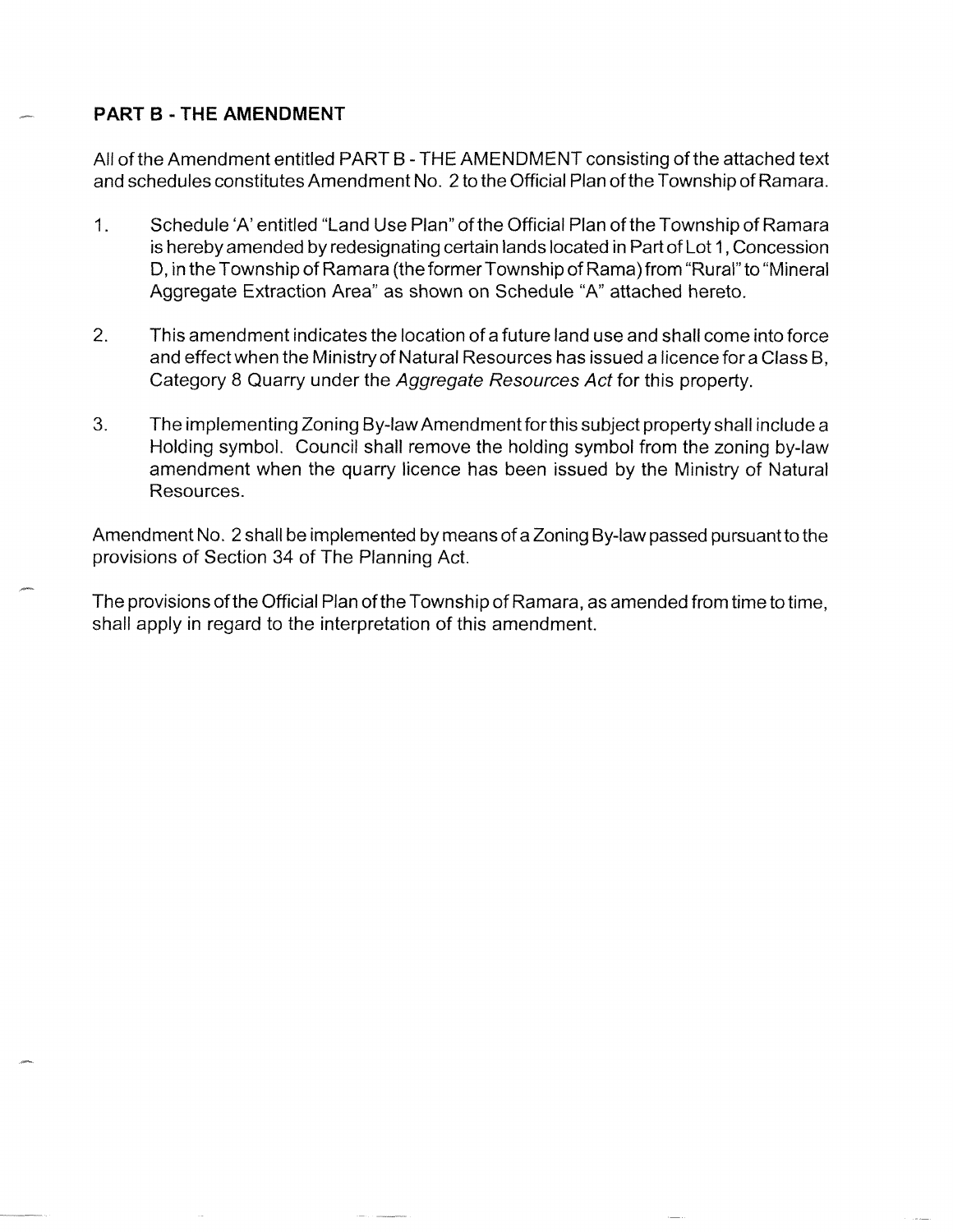# **PART C- THE APPENDIX**

The following appendices do not constitute part of Amendment No. 2 but are included as information supporting the amendment.

- 1. Minutes of Public Meeting, held on September 9, 2002
- 2. Memorandum from the Township Planning Consultant to the Township of Ramara, dated July, 15, 2002, December 11,2002 and January 17, 2003.